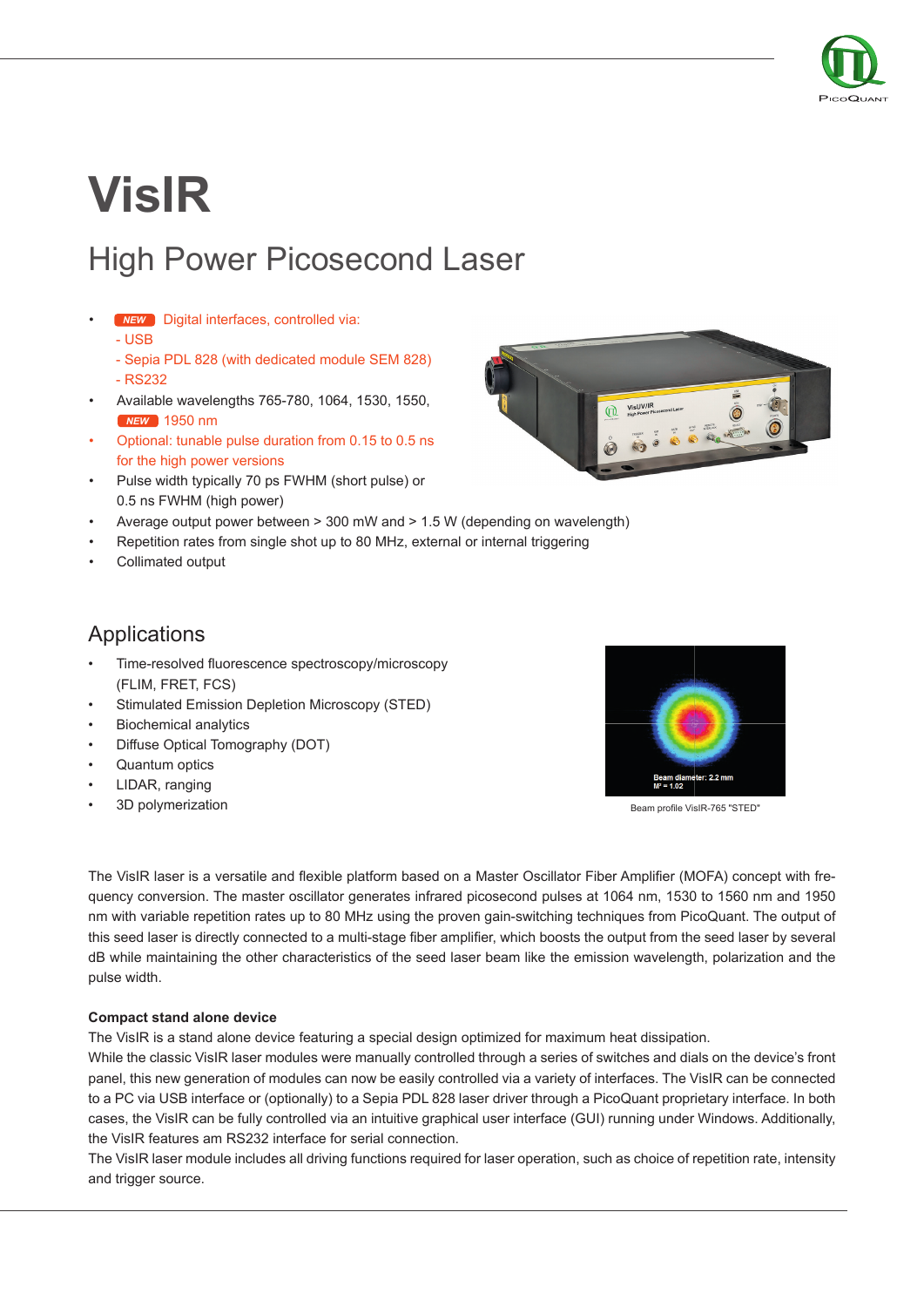#### **Average output power > 1.5 W**

Average output power of typically 1 to 2 W can be reached in the infrared at optimal pulse repetition rate.

Moreover, the high pulse energies of the amplified 1550 nm laser (any between 1530 to 1560 nm is available upon request) permit an efficient wavelength conversion using single pass second harmonic generation (SHG). In that way it is possible to generate picosecond pulses at any wavelength between 765 and 780 nm with an average output power of more than 1.5 W (e.g. VisIR-765-HP "STED"). The VisIR can be operated at 12 different internally selectable repetition rates between 31.25 kHz and 80 MHz and can also be triggered externally by TTL or NIM signals at any repetition rate between single shot and 80 MHz. This feature is extremely useful for a perfect synchronization of excitation and depletion laser in a stimulated emission depletion (STED) set-up.

#### **Flexible pulse duration**

The laser can be configured to generate either short pulses of 70 ps or extended pulses of 0.5 ns (FWHM).

The extended pulse duration of 0.5 ns is ideal for e.g., STED microscopy as longer pulses or even continuous-wave excitation can expose the sample to an unnecessary amount of radiation, leading to increased photobleaching.

By combining the VisIR with our programmable pulse generator PPG 512, the pulse duration can be configured to any length from 0.15 to 0.5 ns. This permits fine control of not only the pulse parameter but also the coherence length of the laser. This is of great help for diffusion measurements in medical application.

#### **Excellent beam quality**

Most VisIR models features a nearly perfectly circular and gaussian shaped beam profile (TEM<sub>00</sub>) which can be specified as a value of  $M^2$  < 1.1, with a typical figure of about  $M^2 \sim 1.02$ . That is an important parameter for further accurate beam shaping (e.g. "STED-Donut" for the VisIR-765-HP "STED").

| <b>Type</b><br>$(VisIR-)$  | Wavelength<br>[nm] | <b>Pulse</b><br>(FWHM)     | Max. avg. Power <sup>6</sup><br>[W] | <b>Divergence</b><br>[mrad] | Beam diameter Beam quality<br>[mm]                             |                                                      |
|----------------------------|--------------------|----------------------------|-------------------------------------|-----------------------------|----------------------------------------------------------------|------------------------------------------------------|
| 7651                       | 766 $(\pm 1)$      | typ. $70$ ps               | > 0.3                               | ${}_{0.5}$                  | $2.2 \pm 0.2$                                                  | $M^2$ < 1.1<br>(Typ. $\sim$ 1.02), TEM <sub>00</sub> |
| 765-HP "STED" <sup>2</sup> | 766 $(\pm 1)$      | typ. $0.5$ ns <sup>3</sup> | > 1.5                               | < 0.5                       | $2.2 \pm 0.2$                                                  | $M^2$ < 1.1<br>(Typ. $\sim$ 1.02), TEM <sub>00</sub> |
| 775 <sup>1</sup>           | 775 $(\pm 1)^4$    | typ. 70 ps                 | > 0.3                               | ${}_{0.5}$                  | $2.2 \pm 0.2$                                                  | $M^2$ < 1.1<br>(Typ. $\sim$ 1.02), TEM <sub>00</sub> |
| 775-HP "STED" <sup>2</sup> | 775 $(\pm 1)^4$    | typ. $0.5$ ns <sup>3</sup> | > 1.5                               | < 0.5                       | $2.2 \pm 0.2$                                                  | $M^2$ < 1.1<br>(Typ. $\sim$ 1.02), TEM <sub>00</sub> |
| 1064 <sup>2</sup>          | 1064 $(\pm 2)$     | typ. $85$ ps               | > 0.75                              | 0.8                         | $2.3 \pm 0.2$                                                  | $M^2$ < 1.1 TEM <sub>00</sub>                        |
| 1064-HP <sup>2</sup>       | 1064 $(\pm 2)$     | typ. $0.6$ ns <sup>3</sup> | >1                                  | 0.8                         | $2.3 \pm 0.2$                                                  | $M^2$ < 1.1, TEM <sub>00</sub>                       |
| 1530 <sup>2</sup>          | $1531 (\pm 3)$     | typ. 70 ps                 | > 0.75                              | < 1.5                       | $2.2 \pm 0.2$                                                  | $M^2$ < 1.1, TEM <sub>00</sub>                       |
| 1530-HP <sup>2</sup>       | $1531 (\pm 3)$     | typ. $0.5$ ns <sup>3</sup> | > 1.3                               | < 1.5                       | $2.2 \pm 0.2$                                                  | $M^2$ < 1.1, TEM <sub>00</sub>                       |
| 1550 <sup>2</sup>          | 1550 $(\pm 3)^5$   | typ. 70 ps                 | > 0.75                              | < 1.5                       | $2.2 \pm 0.2$                                                  | $M^2$ < 1.1, TEM <sub>00</sub>                       |
| 1550-HP <sup>2</sup>       | 1550 $(\pm 3)^5$   | typ. $0.5$ ns <sup>3</sup> | > 1.3                               | < 1.5                       | $2.2 \pm 0.2$                                                  | $M^2$ < 1.1, TEM <sub>00</sub>                       |
| 1950 <sup>2</sup>          | 1950 $(\pm 3)$     | $< 100$ ps                 | > 0.5                               | $<$ 3                       | $0.6 \pm 0.1$                                                  | $M^2$ < 1.3                                          |
| $1950-F^2$                 | 1950 $(\pm 3)$     | $< 100$ ps                 | > 0.5                               | output 0.15 NA              | 1.5 m output fiber with stain-<br>less steel tubing, divergent | $M^2$ < 1.1, TEM <sub>00</sub>                       |

### **Wavelengths**

<sup>1</sup> this module is a class 3b laser product ² this module is a class 4 laser product

<sup>3</sup>tunable pulse duration from 0.15 ns to 0.5 ns can be offered along with our Programmable Pulse Generator ([PPG 512\)](https://www.picoquant.com/products/category/nanosecond-pulse-shaping/ppg-512-programmable-pulse-generator)

⁴ any other wavelength between 765 and 780 nm can be provided upon request (may result in longer delivery times)

⁵ any other wavelength between 1530 and 1560 nm can be provided upon request (may result in longer delivery times)

6 The max average power is not necessarily reached at max pulse repetition rate. Typically for the -HP types, the max avg power is reached between 10 and 40 MHz.



These tables are updated on a regular basis based on data of recently manufactured laser heads. Other specifications such as shorter pulse widths or higher powers than listed might be possible depening on the performance of diodes on stock. Please contact us for more information. All measurements shown may be subject to a 10 % callibration error. Each laser head undergoes an extensive burn-in test to ensure long-term stability and is shipped with a comprehensive set of test data. This test data is kept in our database, which already holds records of more than 18 years.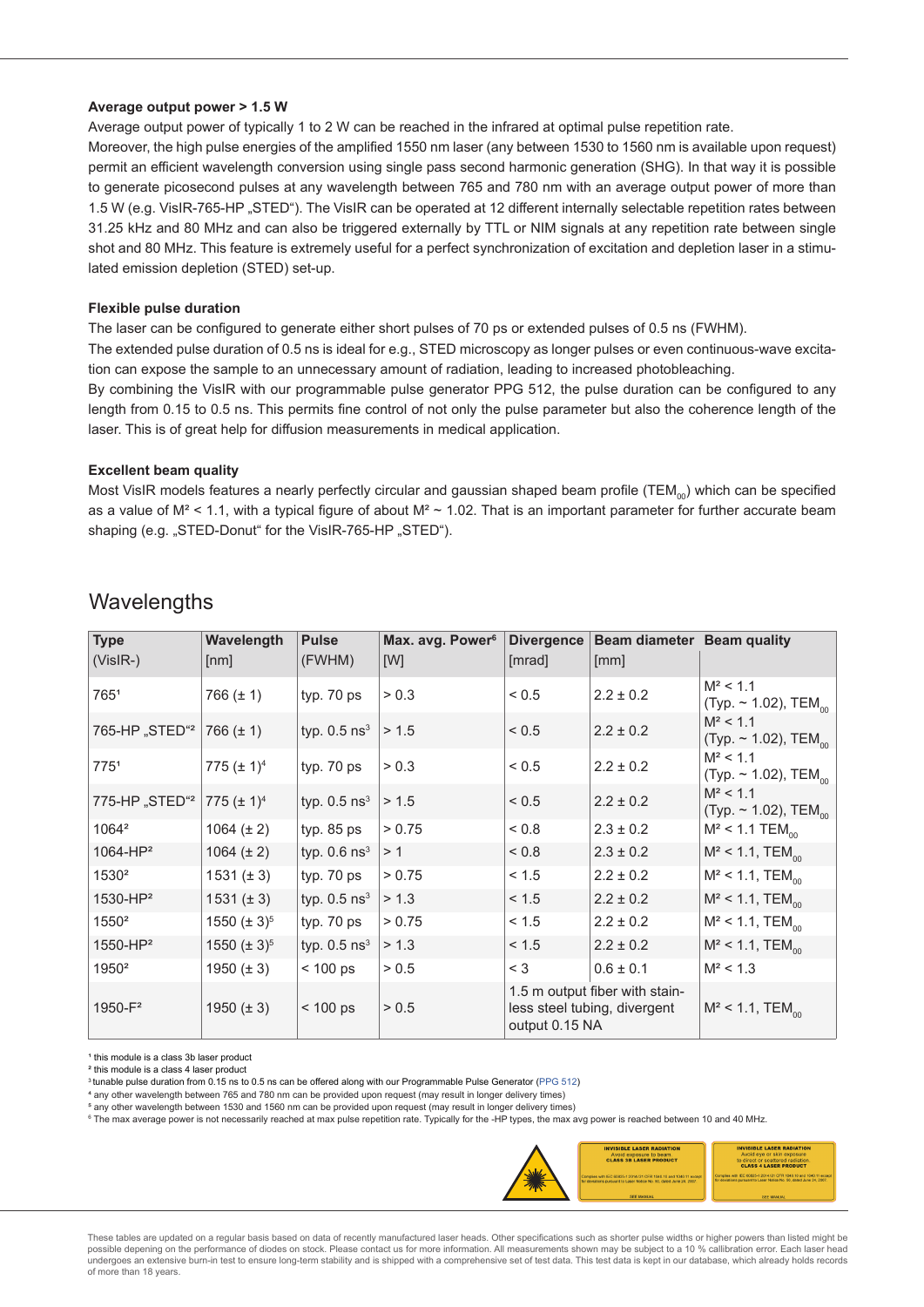# Specifications

| <b>Optical output</b>                                      |                                                                                                                                                                |  |  |  |  |  |
|------------------------------------------------------------|----------------------------------------------------------------------------------------------------------------------------------------------------------------|--|--|--|--|--|
| Available Wavelength                                       | 765 to 1950 nm                                                                                                                                                 |  |  |  |  |  |
| Spectral Width                                             | $<< 1$ nm                                                                                                                                                      |  |  |  |  |  |
| Polarization Extinction Ratio (PER)                        | VisIR-765(-HP) > 1:1000 (> 30 dB)<br>VisIR-1064 > 1:60 (> 18 dB)<br>VisIR-1530/1550(-HP) > 1:100 (> 20 dB)<br>VisIR-1950: linear, non polarisation maintaining |  |  |  |  |  |
| Power stability (12 hours) ( $\Delta T$ (ambient) < 0.5 K) | $<$ 3 % rms                                                                                                                                                    |  |  |  |  |  |
| Other optical specs (power, pulse, beam shape)             | see wavelengths table                                                                                                                                          |  |  |  |  |  |
| <b>Repetition rates</b>                                    |                                                                                                                                                                |  |  |  |  |  |
| <b>Internal</b>                                            |                                                                                                                                                                |  |  |  |  |  |
| Range                                                      | user selectable:<br>80, 40, 20, 10, 5 or 2.5 MHz (80 MHz base frequency)<br>1000, 500, 250, 125, 62.5 or 31.25 kHz (1 MHz base frequency)                      |  |  |  |  |  |
| External via NIM input                                     |                                                                                                                                                                |  |  |  |  |  |
| Range                                                      | $<$ 1 Hz to 80 MHz                                                                                                                                             |  |  |  |  |  |
| Trigger level                                              | fixed trigger level at -400 mV                                                                                                                                 |  |  |  |  |  |
| Connector                                                  | NIM-CAMAC                                                                                                                                                      |  |  |  |  |  |
| External via TTL input                                     |                                                                                                                                                                |  |  |  |  |  |
| Range                                                      | $<$ 1 Hz to 80 MHz                                                                                                                                             |  |  |  |  |  |
| Amplitude                                                  | $-5$ V to $+5$ V (maximum limits)                                                                                                                              |  |  |  |  |  |
| <b>Trigger level</b>                                       | adjustable between -1 V and +1 V                                                                                                                               |  |  |  |  |  |
| Connector                                                  | <b>BNC</b>                                                                                                                                                     |  |  |  |  |  |
| <b>Synchronization output</b>                              |                                                                                                                                                                |  |  |  |  |  |
| Amplitude                                                  | <-800 mV into 50 Ohms (NIM)                                                                                                                                    |  |  |  |  |  |
| Connector                                                  | <b>SMA</b>                                                                                                                                                     |  |  |  |  |  |
| Timing                                                     | synchronous to the pulse repetition rate                                                                                                                       |  |  |  |  |  |
| <b>Delays</b>                                              |                                                                                                                                                                |  |  |  |  |  |
| Trigger in (NIM) to sync out                               | typ. $9 \pm 1$ ns                                                                                                                                              |  |  |  |  |  |
| Trigger in (NIM) to optical out                            | typ. 80 ns                                                                                                                                                     |  |  |  |  |  |
| Sync out to optical out                                    | typ. 70 ns                                                                                                                                                     |  |  |  |  |  |
| <b>USB interface</b>                                       |                                                                                                                                                                |  |  |  |  |  |
| Connector                                                  | USB Type-C 3.0                                                                                                                                                 |  |  |  |  |  |
| <b>USB</b> version                                         | 2.0                                                                                                                                                            |  |  |  |  |  |
| Compatibility                                              | PicoQuant Laser Driver Software under Windows™ 10                                                                                                              |  |  |  |  |  |
| RS232 interface                                            |                                                                                                                                                                |  |  |  |  |  |
| Connector                                                  | Sub-D9 female                                                                                                                                                  |  |  |  |  |  |
| Baud rate                                                  | 115200                                                                                                                                                         |  |  |  |  |  |
| Data                                                       | 8 bit                                                                                                                                                          |  |  |  |  |  |
| Parity                                                     | none                                                                                                                                                           |  |  |  |  |  |
| Stop                                                       | 1 bit                                                                                                                                                          |  |  |  |  |  |